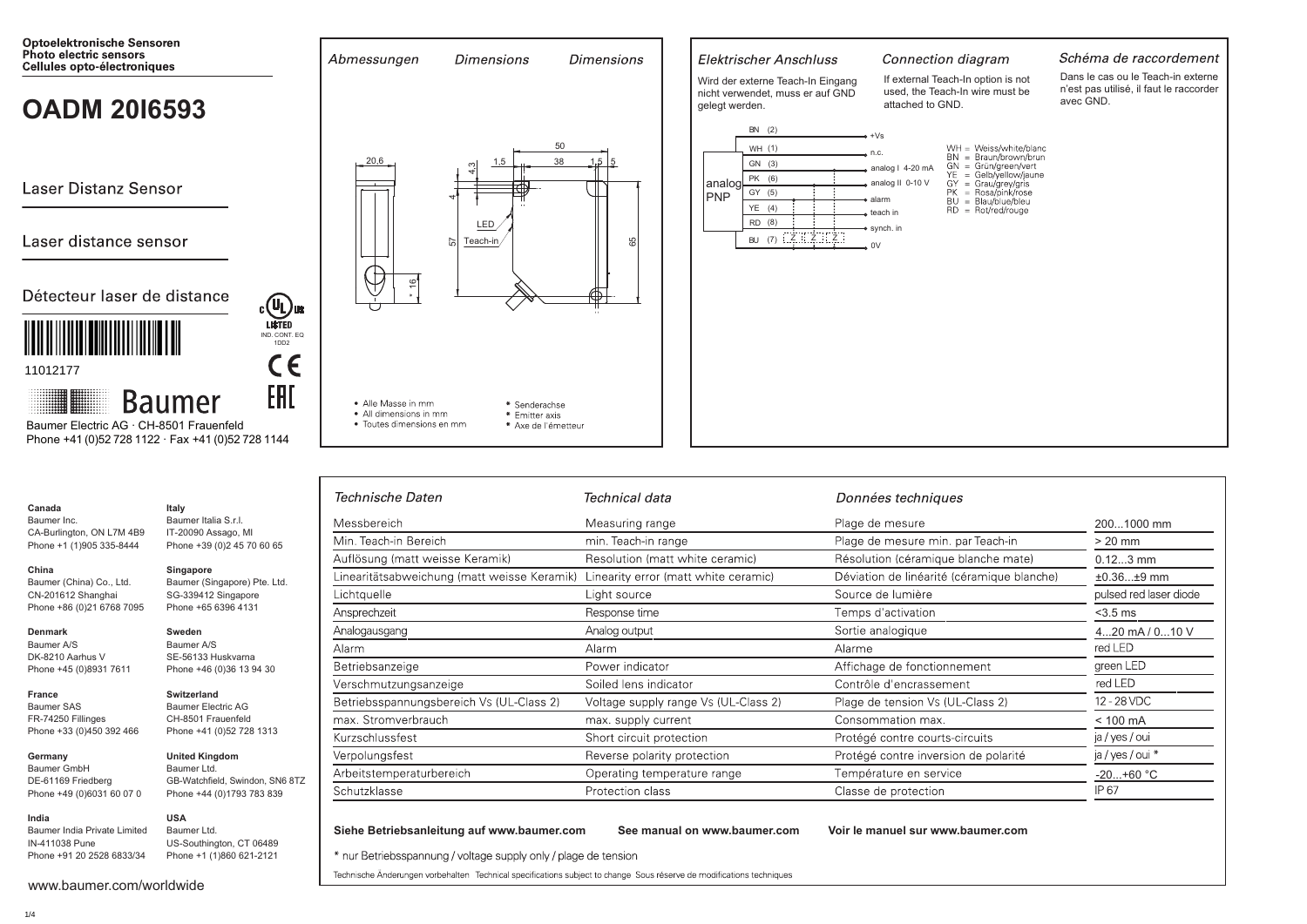*Allg. Sicherheitsbestimmungen General safety instructions Instructions générales de sécurité*



Laserstrahl nie auf ein Auge richten. Es empfiehlt sich, den Strahl nicht ins Leere someone's eye. It is recommended to laufen zu lassen, sondern mit einem matten stop the beam by a mat object or mat Blech oder Gegenstand zu stoppen. Do not point the laser beam towards metal sheet.

Ne dirigez jamais le faisceau vers un oeil. Il est conseillé de ne pas laisser le faisceau se propager librement mais de l'arrêter au moyen d'un objet de surface mate.



•Aus Lasersicherheitsgründen muss die Spannungsversorgung dieses Sensors abgeschaltet werden, wenn die ganze Anlage oder Maschine abgeschaltet wird.

•Laser regulations require the power of the sensor to be switched off when turning off the whole system this sensor is part of. •Pour des raisons de sécurité, l'alimentation de ce détecteur laser doit être coupée en cas d'arrêt total du système incorporan t ce détecteur.

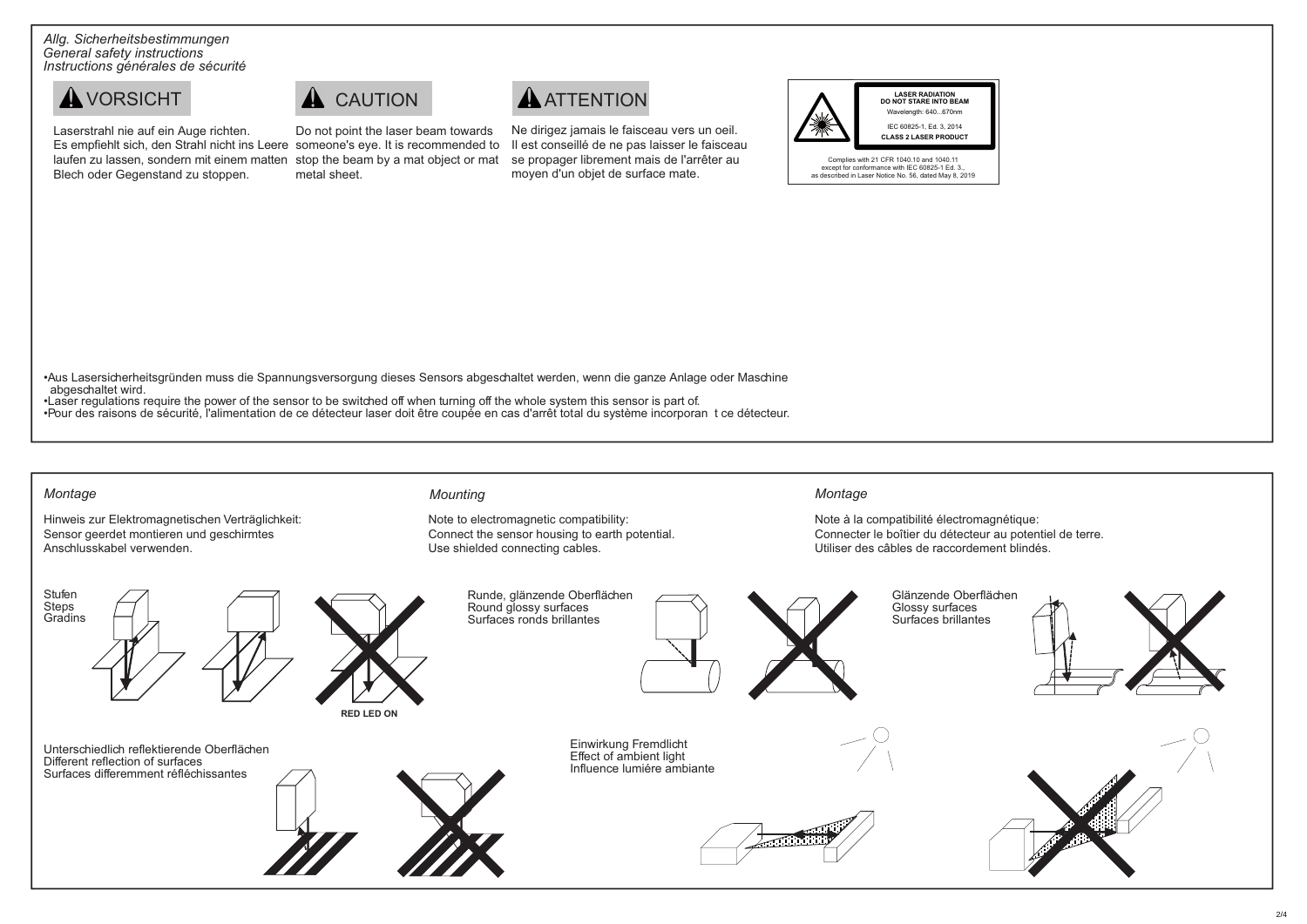## **OADM 20I6593**

### Laser-Distanz-Sensor/Laser distance sensor/Détecteur laser de distance

## Baumer Electric AG CH-8501 Frauenfeld Phone +41 (0)52 728 1122 Fax +41 (0)52 728 1144

#### Die vollständige Bedienungsanleitung finden Sie auf unserer Homepage, www.baumer.com The complete manual is available on our homepage, www.baumer.com Le manuel complet est disponible sur notre page d'accueil, www.baumer.co

#### **Teachmodus**

Jeder Sensor wird mit dem im Datenblatt angegebenen Messbereich ausgeliefert. Das Teachen dient dazu, den Messbereich auf kleinere Grenzen einzustellen und so die Auflösung und Linearität zu optimieren. Der Strom-, resp. der Spannungsausgang erhält dadurch eine neue Kennlinie. Es werden immer 2 Abstände geteacht.

• Der erste Abstand entspricht 0 V bzw. 4 mA, der zweite Abstand entspricht 10 V bzw. 20 mA. • Die geteachten Punkte bestimmen den Anfang und das Ende des neuen Messbereiches (liegen

- somit innerhalb des Messbereiches).
- Der Sensor kann mindestens 10'000 mal geteacht werden.
- Der Fabrikzustand kann jederzeit wieder hergestellt werden.
- Der Sensor kann über die eingebaute Taste oder über die Leitung geteacht werden.

• Beim Teachen werden die rote LED und der Alarmausgang für das Teach-Feedback benutzt. • Die rote LED auf der Rückseite des Sensors und der Alarmausgang zeigen im Normalbetrieb an, ob ein Objekt im Messbereich ist oder nicht.

#### Teach-in

Every sensor is delivered with the factory setup (max. measuring range). The teach-in feature was designed to choose a smaller range within the nominal measuring range for optimizing the resolution and linearity. Output current, voltage and alarm output adapt to the new range. Two positions must be taught.

• The first teach-in position aligns with 0 V (or 4 mA), the second position aligns with 10 V (or 20 mA) • These teach-in positions are always just at the border of the new range (inside the measuring range) • The sensor may be taught more than 10,000 times in its lifetime

- The sensor can always be reset to the factory settings
- The sensor may be taught with the teach button or via the external teach input

• During the teach-in process, the red LED and the alarm output provides a feedback

• The red LED on the back side of the sensor indicates "run" mode if an object is within the measuring range.

#### Teach-in

Chaque détecteur est livré accompagné d'une fiche technique où la plage de mesure est indiquée. L'opération d'apprentissage sert à régler les limites de la plage de mesure sur des valeurs inférieures aux valeurs définies afin d'optimiser la résolution et la linéarité. La sortie en courant, respectivement la sortie en tension, se voit attribuer une novelle courbe caractéristique. 2 distances sont toujours apprises.

• La première distance correspond à 0V resp. 4 mA, la seconde distance à 10 V resp. 20 mA. • Les seuils ainsi appris déterminent le début et la fin de la nouvelle plage de mesure (et se trouvent

- ä l'intérieur de la plage de mesure).
- L'apprentissage du détecteur peut se faire, au moins, 10'000 fois.
- L'état d'usine peut être rétabli en tout temps.
- L'apprentissage du détecteur peut se faire au moyen de la touche intégrée au détecteur ou de la connexion externe Teach.
- Lors de l'opération d'apprentissage, la LED rouge et la sortie d'alarme sont utilisés pour les informations en retour de l'apprentissage (Teach-Feedback).
- La LED rouge située à l'arrière du détecteur et la sortie d'alarme indiquent, en service normal, si un objet ou non est présent à l'intérieur de la plage de mesure.



Beispiel für umgekehrt geteachte Kennlinie. 4 mA / 0 V im Fernpunkt, 20 mA / 10V im Nahpunkt

 $\overline{36}$ 



Example of a taught measuring range: 4 mA / 0 V in the near point, 20 mA /10 V in the far point



Example of a reverse taught measuring range: 4 mA / 0 V in the far point, 20 mA / 10V in the near point



Exemple d'apprentissage d'une courbe caractéristique normale. 4 mA / 0 V point le plus près, 20 mA /10 V point le plus loin.



Exemple d'apprentissage d'une courbe caractéristique inversée. 4 mA / 0 V point le plus loin, 20 mA / 10V point le plus près